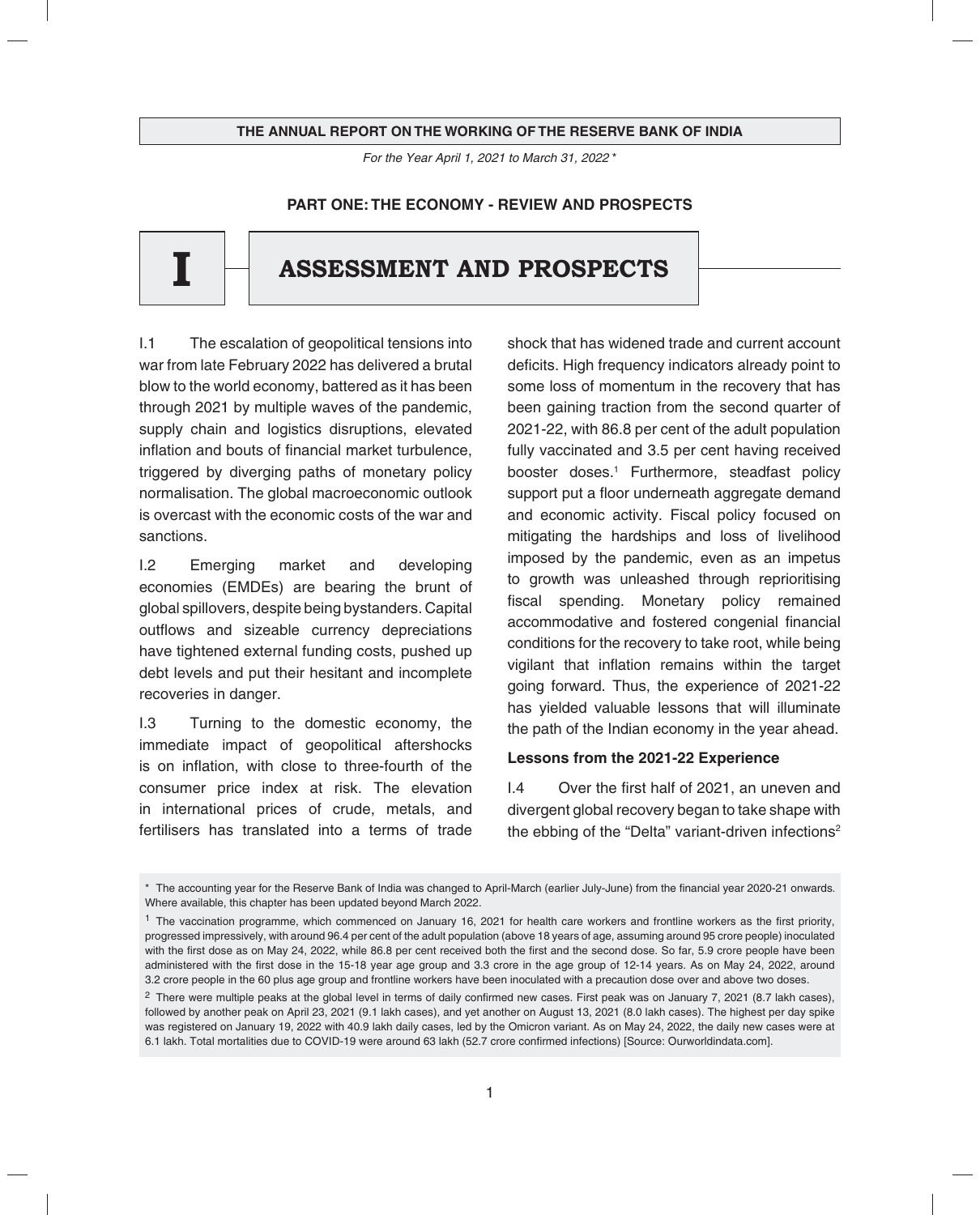and the gathering pace and scale of vaccination. In its April 2021 World Economic Outlook (WEO), the IMF estimated world GDP to grow by 6.0 per cent in 2021 and world trade by 8.4 per cent.3 Emerging market and developing economies (EMDEs) were seen as lagging in view of limited space for maintaining policy stimulus and uneven access to vaccines.4

I.5 In the second half of 2021, the global recovery became hostage to the "Omicron" variant. This wave turned out to be short-lived and global trade recovered amidst supply and logistics bottlenecks to grow by 10.1 per cent over the year as a whole. Underpinning this upturn, global manufacturing accelerated to 9.4 per cent in 2021 from 4.2 per cent a year ago. The IMF's April 2022 WEO has placed global GDP growth for the year at 6.1 per cent, a shade higher than its projection made a year ago. This experience reflects the innate resilience that has built up in the global economy as it contended with the pandemic, the shortages, and supply chain disruptions that unravelled in its wake.

I.6 Globally, inflation broadened and acquired persistence during 2021 under the impact of repetitive shocks which severely constrained the supply response to the release of pent-up demand and pushed up costs and prices. It is estimated that supply chain pressures by themselves contributed

1.0 percentage points to global core inflation in 2021.5 Emerging markets were hit hard by inflationary pressures, including from rising global commodity prices, shipping costs and shortages of key intermediates. Hence, they embarked upon withdrawal of policy support<sup>6</sup> and tightening of monetary policy ahead of advanced economies (AEs). As AEs joined them and systemically important central banks began signalling intent to normalise policy stances in response to surging inflation, emerging market economies (EMEs) had to brace up to tighter financial conditions as financial markets turned volatile in anticipation. The second half of 2021 saw many policy rate hikes globally.

I.7 Global equity markets remained bullish during 2021 as strong earnings expectations lifted sentiments in spite of sporadic bouts of volatility and brief sell-offs. Bond markets, on the other hand, turned bearish during the year, with treasuries delivering losses, but spreads between government and corporate bonds narrowed. Commodities markets sizzled as surging energy and food prices crossed multi-year highs. The US dollar rallied strongly, supported by an improving US economy as well as flights to safe haven and a hawkish pivot by the US Fed. Most EME currencies depreciated, barring a few.

I.8 In India, first the Delta-driven and then the Omicron-induced waves of the pandemic

<sup>&</sup>lt;sup>3</sup> In October 2021, the IMF adjusted these forecasts to 5.9 per cent and 9.7 per cent, respectively. In April 2022, these forecasts were revised upwards to 6.1 per cent and 10.1 per cent, respectively.

<sup>&</sup>lt;sup>4</sup> While 74.8 per cent of the population in high income economies are fully vaccinated and 49.7 per cent have received booster shots (May 23, 2022); only 12.8 per cent of the population in low-income countries got fully vaccinated (May 15, 2022).

<sup>5</sup> WEO, IMF, January 2022.

 $6$  Since January 2020, fiscal measures in response to COVID-19 pandemic (including additional spending, foregone revenues and liquidity support) amount to US\$16.9 trillion or 16.4 per cent of world GDP. The large fiscal packages announced or approved by the European Union and the United States could add a cumulative US\$ 4.6 trillion to global GDP between 2021 and 2026. Global government debt is expected to remain at record-high levels - close to, but below, 100 per cent of GDP - in 2021 and to decrease slightly through 2026 (Fiscal Monitor, October 2021, IMF).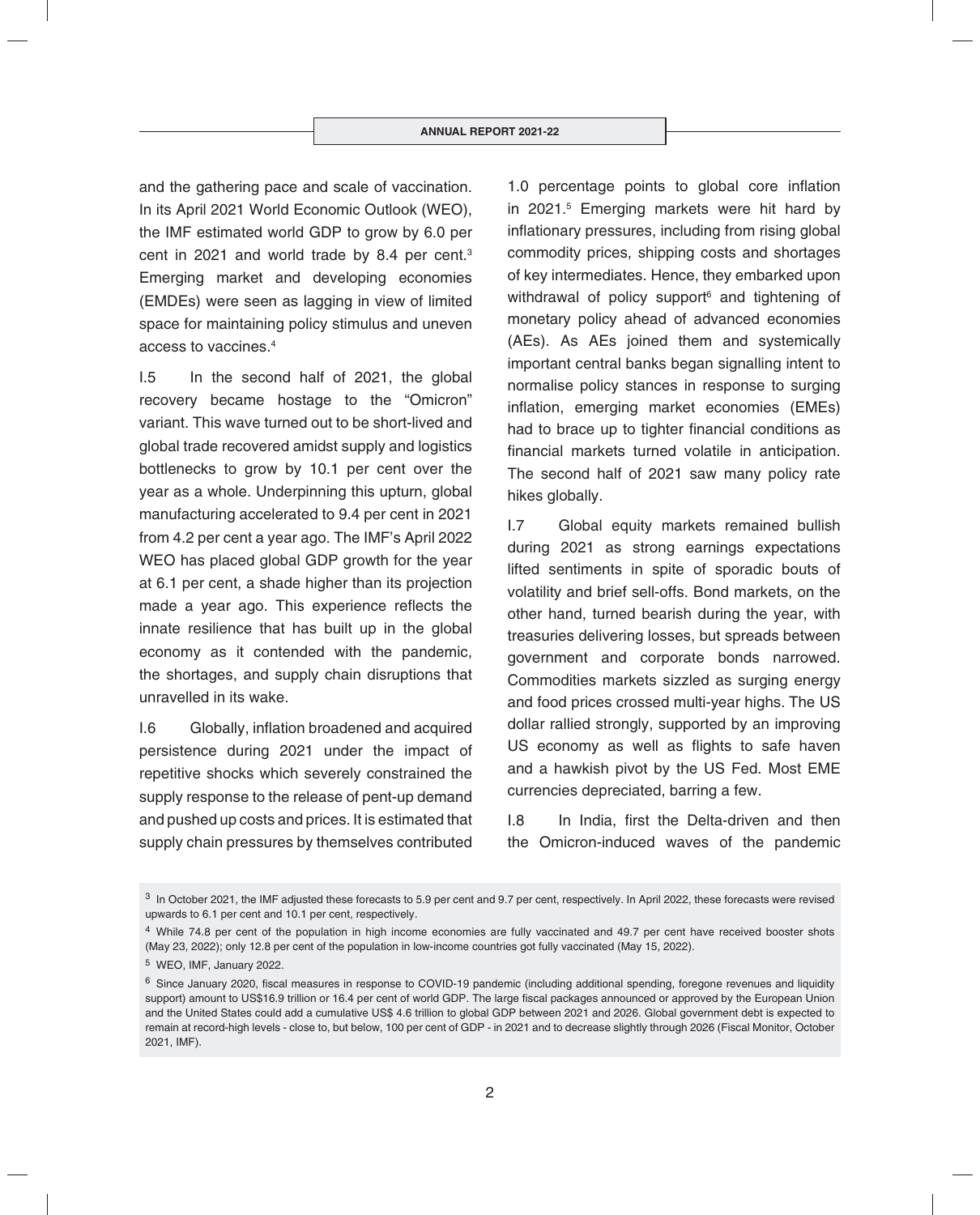unsettled the recovery in domestic economic activity. That the third wave turned out to be shorter-lived and less debilitating in terms of impact on economic activity than the first two waves attests to the efficacy of the nationwide vaccination drive and no less to learning and adaptation. The success in navigating two waves of the pandemic owes a lot to the coordinated efforts with central and state governments and third tiers of administration, running multiple awareness campaigns to quell vaccination hesitancy and the selfless, courageous and determined efforts of various stakeholders which imparted speed to the vaccination drive. In spite of the severity of the second wave, the loss of output in Q1:2021-22 was about one-third of what was suffered during Q1:2020-21 when measured from the level of GDP recorded in Q1:2019-20 (pre-pandemic). This resilience and the underlying strengthening of the impulses of growth were evident in the recommencement of the recovery from  $Q2:2021-22$  onwards. In fact, the third wave<sup>7</sup> starting end-December 2021 was flattened in a month's time, with infections back to levels seen at the start of the pandemic. The National Statistical Office (NSO) has placed real GDP growth at  $8.9$  per cent in 2021-22, surpassing its pre-pandemic level (of 2019-20) by 1.8 per cent. Fiscal reprioritisation of expenditure towards infrastructure, robust crop production, ebullient export growth in the face of hostile international conditions, and congenial monetary and financial conditions engendered by the Reserve Bank underpinned this macroeconomic performance. Nevertheless, private final consumption expenditure (PFCE) and gross fixed capital formation (GFCF) remain

work in progress, having barely exceeded their pre-pandemic levels.

I.9 From the supply side, agriculture exhibited pandemic-proofing and benefited from exemption from containment measures. Foodgrains production surged to new highs as did buffer stocks of rice and wheat. Various initiatives, including *Krishi Udan* 2.0, launch of 35 climate resilient and nutrient rich crop varieties, cluster-based Horticulture Cluster Development Programme and National Mission on Edible Oils - Oil Palm (NMEO-OP), boosted agricultural productivity. The distribution of free essential food items through the *Pradhan Mantri Garib Kalyan Anna Yojana* (PMGKAY) was extended in phases to ensure food security of poor households in both urban and rural areas, besides increase in the outlay of the Mahatma Gandhi National Rural Employment Guarantee Scheme (MGNREGS).

I.10 In the industrial sector, manufacturing showed an uptick despite headwinds from persisting global supply bottlenecks and muted discretionary consumption and investment spending. Within services, the recovery was heterogeneous, with financial, real estate and professional services and public administration, defence and other services gaining traction, whereas construction and trade, hotels, transport, communication and services related to broadcasting remained sluggish, being largely contact-intensive in nature. Even though labour market conditions have started normalising along with the return of the migrant labour force, labour participation remains incomplete and reskilling assumes priority.

 $^7$  India's first wave peak, in terms of daily confirmed new cases of COVID-19, occurred on September 16, 2020 with 97,894 infections. During the second wave, the daily spike reached the peak of 4.1 lakh infections on May 6, 2021. In the Omicron-led third wave, the peak was on January 20, 2022 with 3.5 lakh cases. Since then, the daily cases have fallen significantly and currently stand at 2,124 as on May 24, 2022. Total mortalities due to COVID-19 were 5.2 lakh (around 4.3 crore confirmed infections).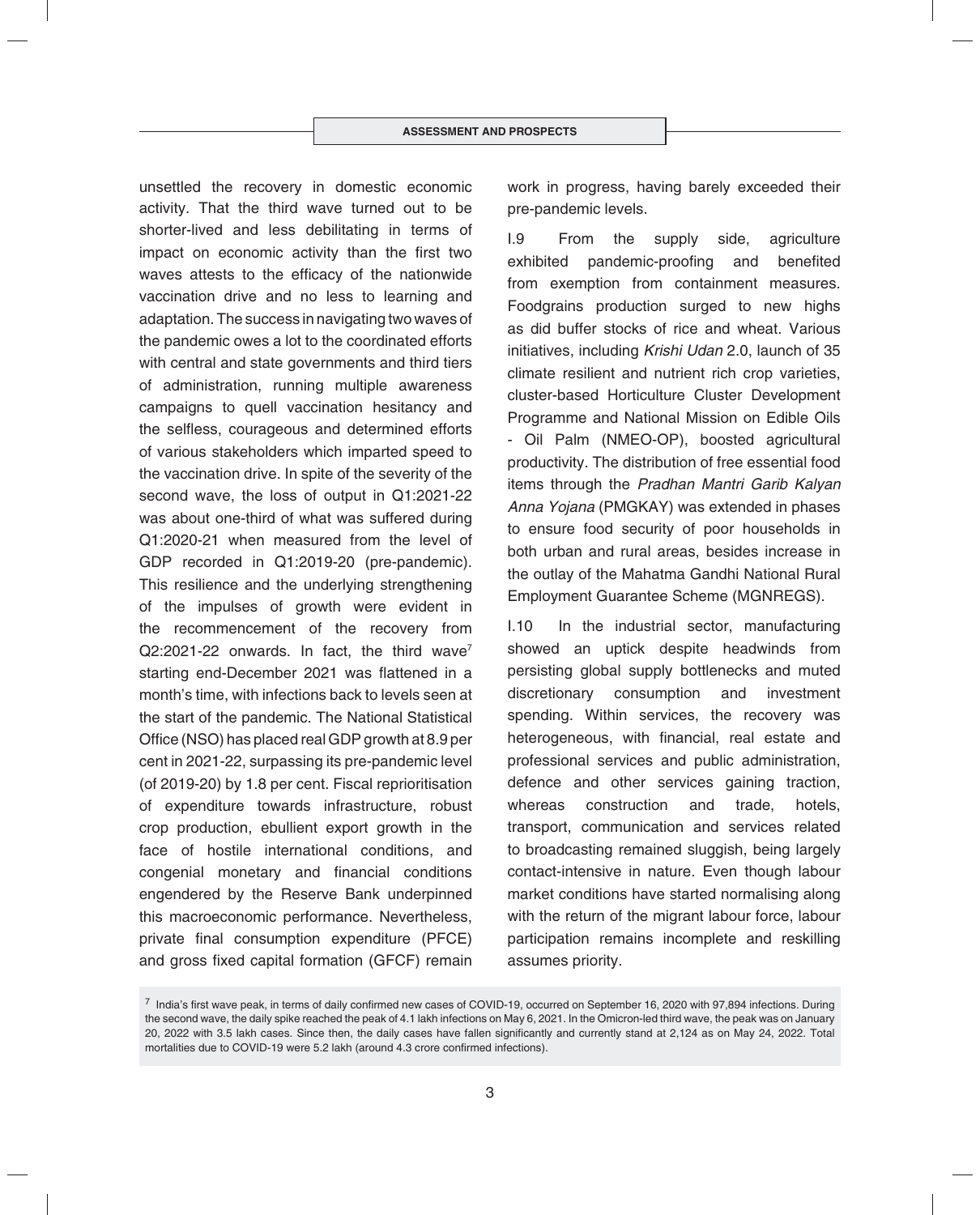I.11 An important takeaway from the experience of 2021-22 is India's tryst with inflation. Supply shocks impacted food inflation intermittently, exacerbated by imported price pressures, especially from global edible oil prices. Crude oil prices pushed up core inflation later in the year. This experience also highlighted the important role of supply-side measures by the government in relieving price pressures in the case of edible oils and pulses, and in softening the pass-through of the sharp increase in global crude oil prices to domestic pump prices of petrol and diesel through timely reductions in excise duties and state-level value added taxes (VATs). Furthermore, the presence of considerable slack in the economy tempered the pass-through of input cost pressures into firms' selling prices. The resurgence in global commodity prices (prices of energy increased by 102.1 per cent; metals and minerals by 28.2 per cent; precious metals by 10.3 per cent; and agricultural commodities by 28.0 per cent year-on-year in March 2022) renewed supply chain pressures and heightened financial market volatility in Q4:2021-22, shifted the trajectory of inflation sharply to the upside. Overall, headline inflation averaged 5.5 per cent in 2021-22 as against 6.2 per cent a year ago. Headline inflation breached the upper tolerance band in Q4:2021-22 and rendered the conduct of monetary policy challenging.

I.12 The monetary policy committee (MPC) decided to look through the supply shocks and maintained *status quo* on the policy repo rate, persevering with an accommodative stance to revive and sustain growth on a durable basis while ensuring that inflation remains within the target going forward. Forward guidance gained prominence in 2021-22 as the MPC shifted away from explicit time-contingent to state-contingent guidance since the start of the year. In keeping with this guidance, congenial financial conditions were maintained for sustaining the recovery. Ample liquidity bolstered market sentiment. The Reserve Bank also continued with targeted measures to meet sectoral credit needs, including special refinance facilities for all-India financial institutions (AIFIs); a term liquidity facility to support COVID-related healthcare infrastructure and services; special long-term repo operations (SLTRO) for small finance banks (SFBs); and an on-tap liquidity window to mitigate the adverse impact of the pandemic on certain contactintensive sectors.

I.13 In H2:2021-22, the Reserve Bank refrained from providing any additional liquidity and focused on management of the liquidity overhang by rebalancing absorption under the overnight fixed rate reverse repo window towards variable rate reverse repo (VRRRs) auctions of varying maturities. By end-March 2022, VRRR auctions absorbed 70 per cent of the overhang. These shifts were reflected in the effective reverse repo rate (ERRR)<sup>8</sup> moving closer to the policy repo rate and pulling up money market rates from pandemic lows. During the year, an amount of  $\bar{z}$  2.2 lakh crore was also withdrawn from the system through restoration of cash reserve ratio (CRR) to pre-pandemic levels, repayment of targeted long term repo operations (TLTRO) and open market operations (OMO) sales. A collateral benefit of these liquidity operations and the external benchmark system was a significant improvement

<sup>&</sup>lt;sup>8</sup> The weighted average of the fixed rate reverse repo rate and the VRRR auctions of varying maturities with the weights being the amounts absorbed under the respective windows.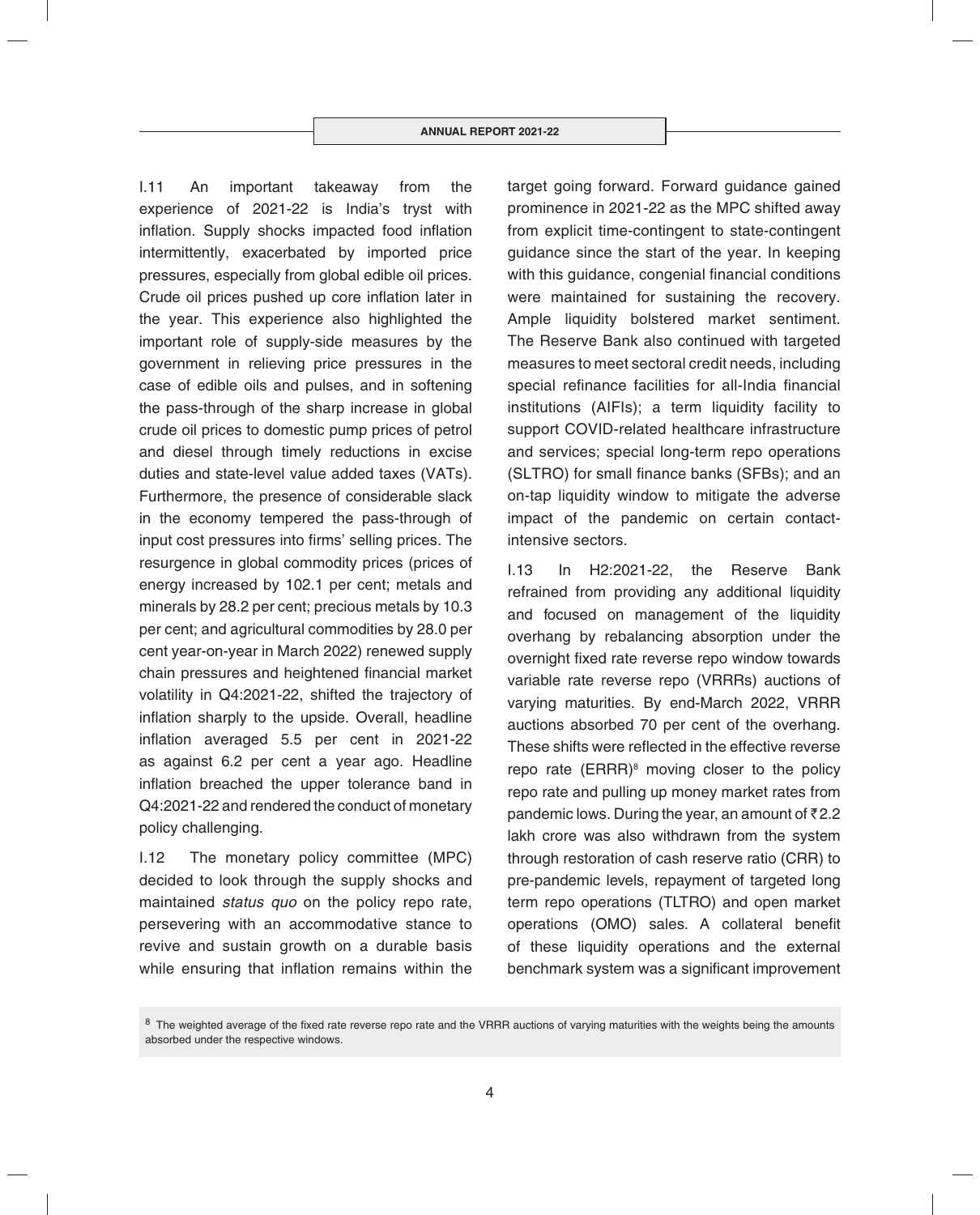in monetary transmission to the credit market during the year.

 $1.14$  The gross fiscal deficit (GFD) for the central government declined by 2.5 percentage points of GDP in 2021-22 (revised estimates) in response to a calibrated withdrawal of pandemic related fiscal stimulus and robust tax and non-tax collections. Despite the consolidation, the net fiscal impulse remained positive with a focus on capital expenditure and welfare measures<sup>9</sup> to mitigate the second wave of the pandemic. Under the disinvestment programme, the privatisation of Air India was an important milestone. States' revenue and capital receipts posted strong recoveries and central tax devolution exceeded the Centre's budget estimates. Notably, the surge in states' capital expenditure improved the quality of spending. Key sub-national deficit indicators also showed improvement during the year.

I.15 In spite of formidable headwinds, India's merchandise exports touched a record of US\$ 421.9 billion during 2021-22, with a volume expansion of 16.6 per cent over pre-pandemic level. Increasingly, hi-tech goods such as electronics provided the cutting edge to India's export performance, reflecting the strengthening of domestic manufacturing capabilities. Labourintensive exports as well as agricultural items imparted vigour to the export drive. Furthermore, a diversified export portfolio in terms of products and destinations imparted resilience, reflecting conscious policy initiatives. A noteworthy feature of India's export performance in 2021-22 was the robust growth of services sector exports, with software exports scaling new highs on the back of strong revenues of major information technology (IT) exporters.

I.16 These distinctive features of the experience of 2021-22 endowed the Indian economy with external viability. Consequently, even though a massive increase in imports swung the current account from a surplus in the first quarter to deficits in subsequent quarters, the current account deficit remained modest at 1.2 per cent of GDP during April-December 2021-22. This was comfortably financed alongside a sizeable accretion to international reserves. Furthermore, low external debt turned out to be a mitigant against external sector risks.

I.17 The banking sector was cushioned against the disruptions caused by the pandemic by adequate liquidity support and various regulatory dispensations provided by the Reserve Bank. Banks bolstered their capital to augment risk absorbing capacity, aided by recapitalisation<sup>10</sup> by the government in case of public sector banks (PSBs) along with capital raising from the market and retention of profits by both PSBs and private sector banks. The gross non-performing assets (GNPA) ratio of all scheduled commercial banks (SCBs) moderated to its lowest level in six years, aided by due efforts towards recoveries and technical write-offs. Bank credit growth has begun to pick up to track nominal GDP growth and banks are regaining bottom lines.

<sup>&</sup>lt;sup>9</sup> Central government announced a fiscal package amounting to ₹6.3 lakh crore during Q1:2021-22 (second wave), which included, *inter alia*, extension of the *Pradhan Mantri Garib Kalyan Anna Yojana*, measures to strengthen public health, extension of the *AatmaNirbhar Bharat Rozgar Yojana*, loan guarantee scheme for COVID-19 affected sectors, provision of broadband connectivity to villages and boost for project exports through the National Export Insurance Account.

<sup>10</sup> The Government has infused  $\bar{z}$  2.9 lakh crore in the last five years in PSBs, including the recapitalisation of  $\bar{z}$ 4,600 crore in 2021-22.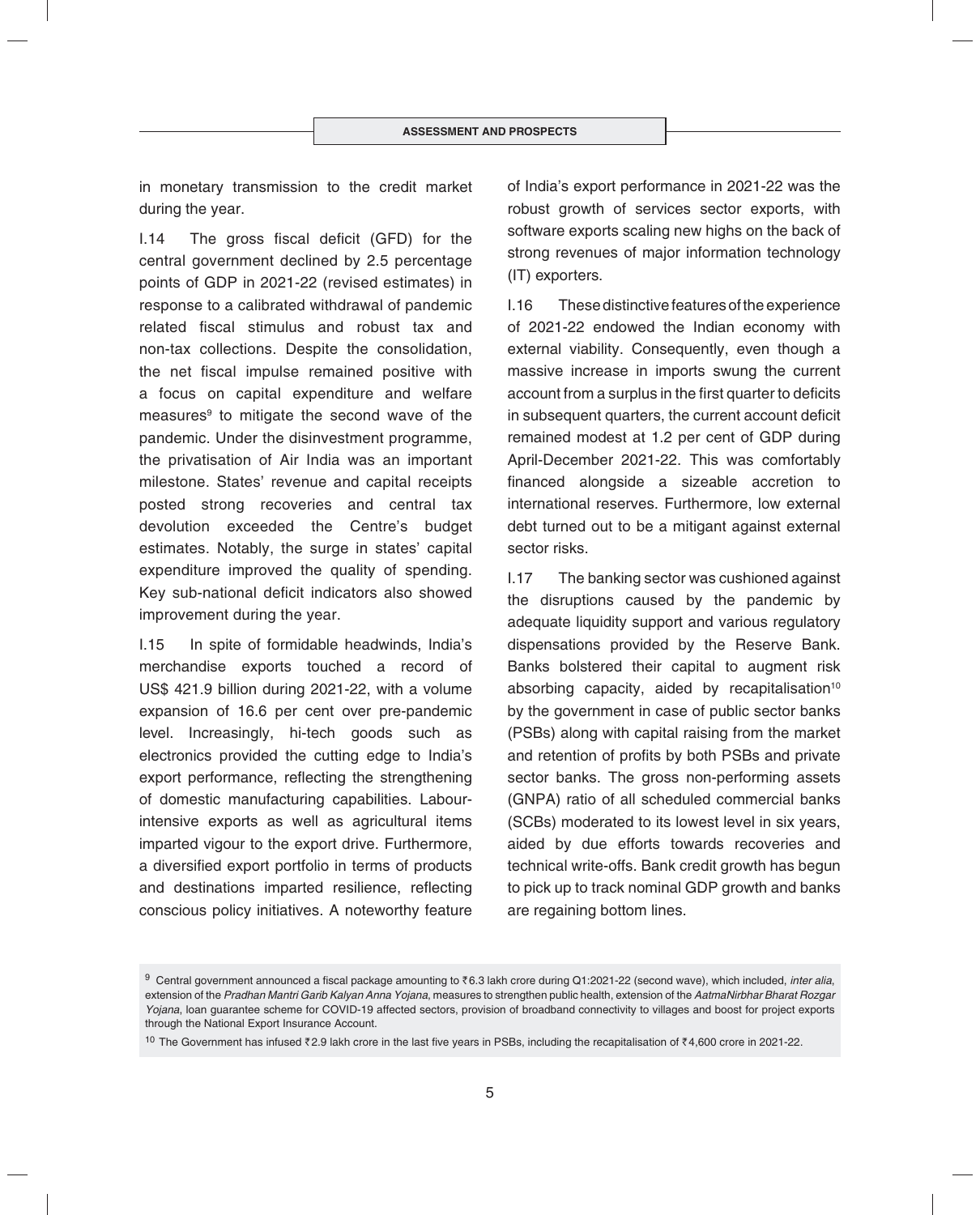$1.18$  The balance sheet of non-banking financial companies (NBFCs) expanded in 2021-22 (up to December 2021) but asset quality in the sector deteriorated. Nevertheless, capital cushions showed an improvement. Given the growing interconnectedness of NBFCs with other segments of the financial system, the Reserve Bank has issued guidelines on scale based regulations for NBFCs on October 22, 2021. The Reserve Bank has also issued guidelines on December 14, 2021 to extend the prompt corrective action (PCA) framework to NBFCs. The framework will be applicable to all non-government NBFCs in the middle, upper and top layers excluding primary dealers, housing finance companies and those NBFCs which are not accepting public funds. These measures will strengthen the financial health of the NBFCs.

I.19 Review of regulation of the microfinance sector also engaged the Reserve Bank's attention in 2021-22. Directions issued on March 14, 2022 were aimed at enhancing customer protection for microfinance borrowers and harmonising the regulation of microfinance loans provided by different regulated entities like commercial banks, NBFC-microfinance institutions (NBFC-MFIs) and other NBFCs. The Reserve Bank also directed these entities to put in place Boardapproved policies for assessment of household income, limits on loan repayment obligations of a household as a percentage of household income, and pricing of microfinance loans. Details of major policy measures for banks and NBFCs announced by the Reserve Bank during the year are covered in Annex I and II of this Report.

I.20 A noteworthy development during the year was the establishment of a quantifiable metric to evaluate the efficacy of efforts towards financial inclusion. The Reserve Bank's Financial Inclusion Index (FI-Index)<sup>11</sup> draws on 97 indicators, reflecting ease of access, availability and usage of services, and quality of services. By end-March 2021, the value of the index reached 53.9 (43.4 at end-March 2017), indicating the road traversed so far and the miles to go.

I.21 On the technological front, the focus during the year was on leveraging technology to facilitate digital penetration, innovative payment options and consumer orientation towards a "less cash" dependent society. The Digital Payments Index (DPI), constructed to capture the extent of digitisation of payments across the country, indicated rising growth in adoption and deepening of the digital payments. The UPI system was leveraged to introduce UPI123Pay to facilitate digital enablement of over 40 crore feature phone users in the country. The operationalisation of the Payments Infrastructure Development Fund (PIDF) helped expand the digital payment acceptance footprint across the country, with over 85 lakh payment touch points deployed in 2021 alone. Round the clock availability of Centralised Payment Systems (CPS), introduction of additional settlement cycles, extension of cut-off timings for some segments operated by the Clearing Corporation of India Limited (CCIL) and operationalisation of the National Automated Clearing House (NACH) on all days helped reduce credit and settlement risks in the payment space.

I.22 In response to the expanding horizon of FinTech, the Reserve Bank set up a full-fledged FinTech Department effective January 4, 2022. The Reserve Bank Innovation Hub (RBIH) was

<sup>&</sup>lt;sup>11</sup> The FI-Index will be published annually in July every year.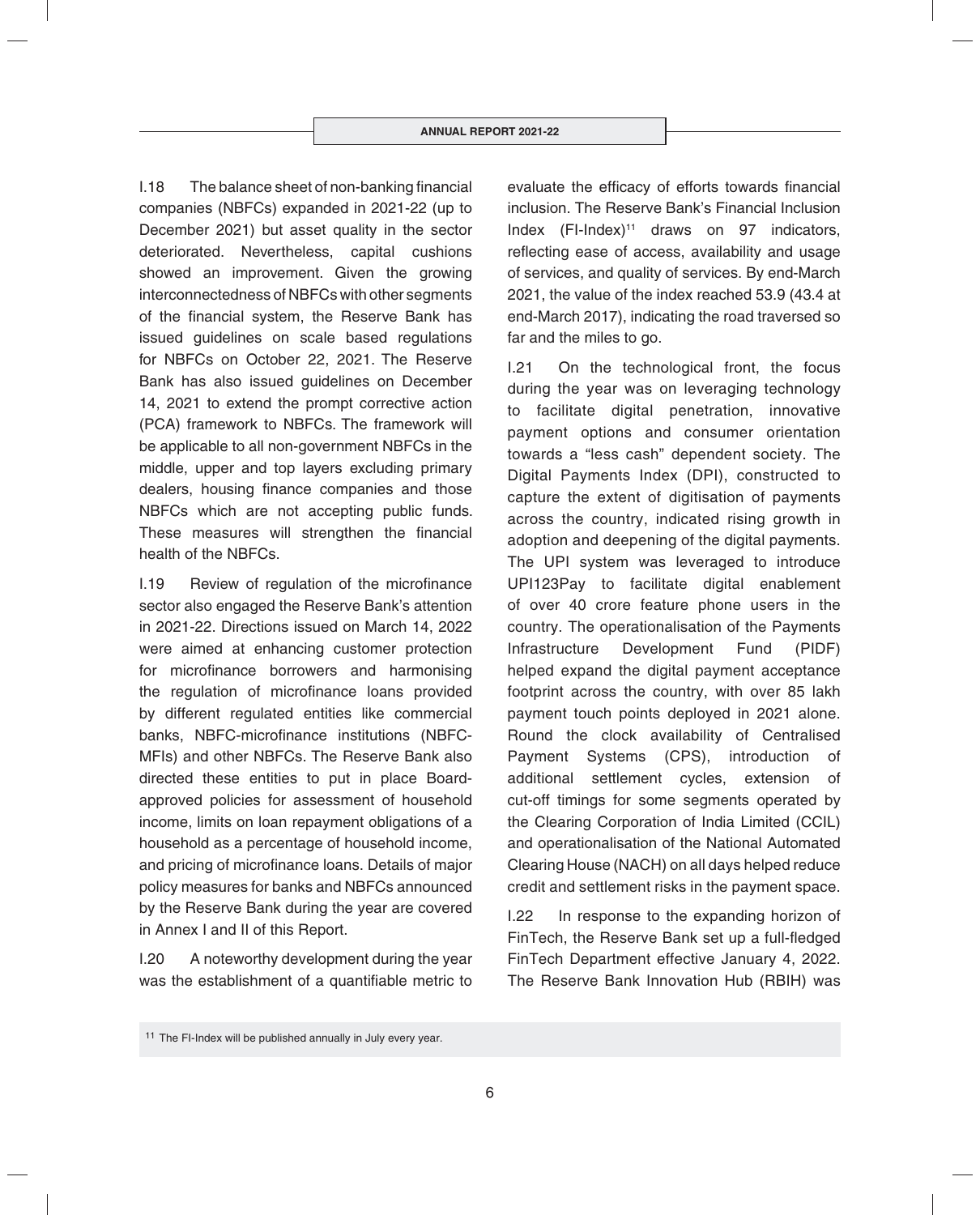also set up during the year to build an ecosystem for development of prototypes, patents and proofs of concept while promoting cross-thinking spanning regulatory domains and national boundaries.

I.23 In order to build public confidence in the financial system and also to protect the interests of customers of regulated entities by making the alternate dispute redress mechanism simpler, more efficient and responsive, the Reserve Bank rolled out an Integrated Ombudsman Scheme, 2021 by adopting a 'One Nation One Ombudsman' approach in November 2021. The Reserve Bank set up a Centralised Receipt and Processing Centre (CRPC) for initial processing of physical and e-mail complaints. Furthermore, the Reserve Bank set up the first ever Contact Centre to provide information/assistance to complainants on its alternate grievance redress mechanism. The Internal Ombudsman mechanism was extended to eligible NBFCs.

I.24 In a landmark legislation in pursuance of the announcement made in the Union Budget 2021-22, the Deposit Insurance and Credit Guarantee Corporation (DICGC) Act 1961 was amended on August 13, 2021. The amendments, which came into force on September 1, 2021 empowered the DICGC to make payment to depositors up to the amount insured, in the case of banks with restrictions on withdrawal of deposits imposed by the Reserve Bank, within 90 days from the date of imposition of such directions. Such up-front payment to depositors is not observed in the cross-country experience. As of March 31, 2022, the DICGC sanctioned claims amounting to  $\overline{3,457.4}$  crore to 2,64,142 depositors in respect of 22 urban co-operative banks placed under all-inclusive directions by the Reserve Bank.

### **Looking Ahead to 2022-23**

I.25 The geopolitical conflict in Europe which started in February 2022 has imparted a strong shock that threatens to overwhelm the global economy and its constituents. Negative externalities are already rippling through financial and commodity markets, the international trade and financial systems, supply chains and the global geopolitical order. Surging food and fuel prices, in particular, and shortages of essential items are impacting the disadvantaged adversely. These forces are superimposed upon tightening financial conditions as countries across the world adopt more hawkish monetary policy stances in response to elevated and diffused inflationary pressures. As pointed out earlier, EMDEs are likely to bear the brunt of this vortex of factors: their fragile recoveries at risk, their populations enfeebled by high prices and supply bottlenecks, their currencies under downward pressures and exodus of capital, and their debt profiles rendered vulnerable. Scarring effects are larger for EMDEs due to human capital and investment losses which may keep economic activity and employment below pre-pandemic trends right up to 2023. The near-term outlook is fluid, rapidly evolving and extremely uncertain. It will likely have a bearing on longer-term prospects, including by exacerbating the scars of the pandemic, by deglobalisation, financial fragmentation and by setting back the initiatives towards climate change.

I.26 The global recovery is expected to suffer a significant loss of momentum in 2022. Risks are large and to the downside - war escalation; shortages; resurgence of the pandemic; slowdown in China; and climate stress overshooting the Paris agreement goals. In its April 2022 WEO, the IMF has marked down global growth for the year sharply to 3.6 per cent from 6.1 per cent in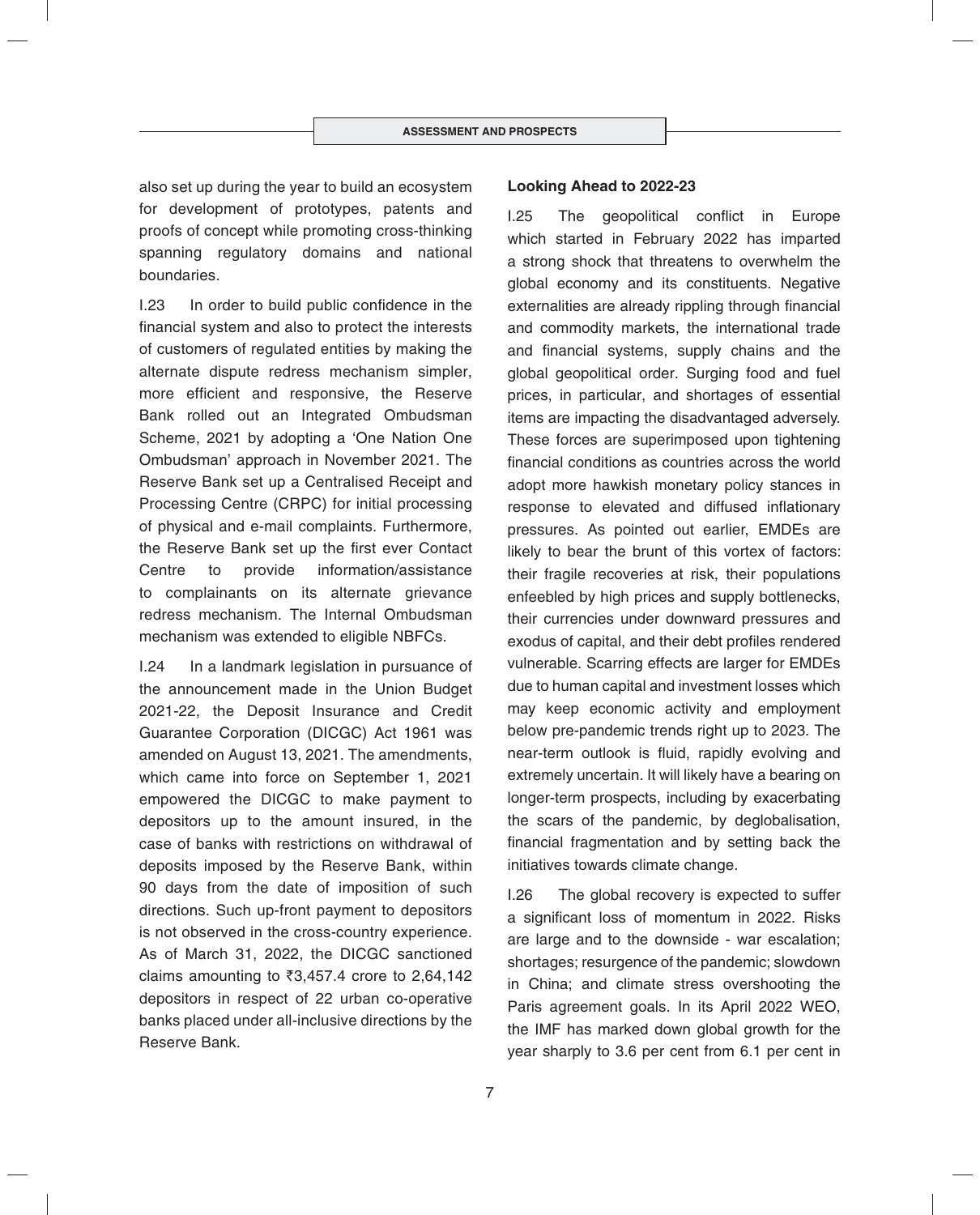2021. AEs may decelerate to 3.3 per cent from 5.2 per cent a year ago and EMDEs to 3.8 per cent from 6.8 per cent. Both groups are expected to experience inflation that is higher by 2.6 and 2.8 percentage points, respectively. The expansion of global trade volume is expected to halve from 10.1 per cent in 2021, mainly because of moderation in merchandise trade as services are expected to remain subdued, and slow even further in 2023.

 $I.27$  The persistence of high inflation is forcing countervailing monetary policy action at a time when supporting the economic recovery should have been assigned priority. During 2022 so far (up to May 24, 2022), more than 40 central banks across AEs and EMEs have raised policy interest rates and/or scaled back liquidity. Policy trade-offs are becoming increasingly complex going forward and tail risks, including stagflation, loom large in several countries.

I.28 Nervous financial markets are already reflecting these strains. In the first quarter of 2022, major stock benchmarks suffered losses. Expectations of faster and larger than earlier anticipated monetary tightening contributed to a rally in the US dollar - with associated depreciation in emerging market currencies - and hardening of benchmark bonds yields. Yield spreads are compressing and even turning negative, with the yield curve inverting in segments. In fact, the first quarter of 2022 has already seen an episode of yield curve inversion in the US. With growing anticipation of sharp monetary tightening in the US, bond yields have hardened further along with strengthening of the US dollar in Q2:2022 so far. Equity indices in major economies have corrected further as uncertainties around geopolitical tensions, inflationary pressures emanating from continued volatility in commodity prices and fresh COVID-19 related restrictions in China have dampened investors' sentiments.

I.29 In response to the evolving challenges, the following policy priorities at the global level will condition the way forward: (a) calibrate monetary policy to fight inflation while safeguarding economic recovery; (b) prioritise fiscal support to the most vulnerable within the consolidation envelope; (c) tighten macroprudential policy in step with monetary policy; (d) focus on health and structural reforms (*viz.,* digitalisation, reskilling workers, reconfiguring supply chains, climate resilience, debt resolution, and trade cooperation), and (e) prevent economic fragmentation and support the poorest countries through coordinated actions of the international institutions. These priorities call for country specific as well as multilateral actions.

I.30 Amidst these adverse international developments, the Indian economy is relatively better placed to strengthen the recovery that is underway and improve macroeconomic prospects going forward. In recognition of the knock-on effects from geopolitical spillovers, the MPC revised downwards real GDP growth for 2022-23 to 7.2 per cent in its April resolution - a decline of 60 basis points from its pre-war projection, mainly due to higher oil prices weighing on private consumption and higher imports reducing net exports. Inflation was projected higher by 120 basis points at 5.7 per cent in April 2022. Monetary policy remains accommodative but focused on withdrawal of accommodation. Priority has been assigned to containing inflation within the target going forward, while supporting growth.

I.31 The prospects for agriculture and allied activities are brightening at this juncture on the prediction of a normal monsoon [at 99 per cent ±5 per cent of long period average (LPA)], with terms of trade gains anticipated from exports. The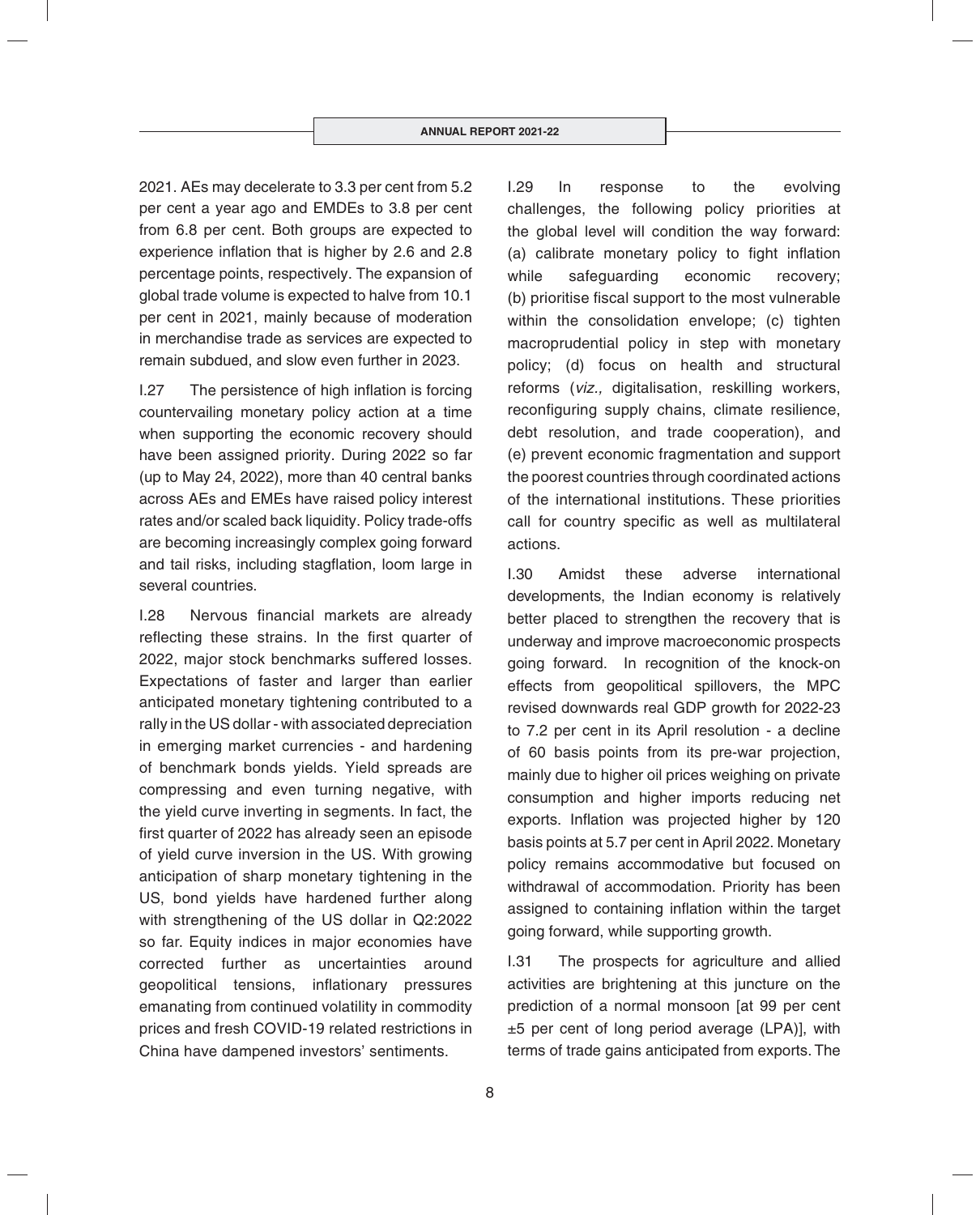government has set the target for total foodgrains production at 328 million tonnes for 2022-23. The launch of nano-urea in liquid form augurs well for the upcoming *kharif* season. Raising farm productivity remains a key concern, however. It should be driven by agricultural research and development, next-generation technological advancements and an atmosphere of innovation and entrepreneurship for agri-tech start-ups to thrive.

I.32 Early indicators point to revival of economic activity across other sectors that needs to be assiduously nurtured in order to boost consumer and business confidence and private investment. Capacity utilisation in several industries is moving closer to normal levels, although rising input costs and persisting supply bottlenecks, as for instance in semiconductors for the automobile sector, may impede or delay a fuller recovery. With the lessons of the experience of 2021-22, contact-intensive sectors are expected to rebound over the year ahead, with positive implications for the workforce and for consumption demand. The thrust given to infrastructure and investment in the Union Budget 2022-23 will play a major role in shaping the post COVID-19 recovery. The *Pradhan Mantri Gati Shakti,* which brings together infrastructure plans under various ministries under a common digital platform, is expected to improve efficiency in execution and reduce logistic costs. Similarly, policy support for the digital economy, FinTech, and climate transition would enable India to participate and benefit from the fourth industrial revolution.

I.33 The inflation trajectory going forward is subject to considerable uncertainty and would primarily depend on the evolving geopolitical situation. Sharp movements in global commodity prices are having a significant bearing on food inflation dynamics in India. Though record foodgrains production and forecast of a normal south-west monsoon augurs well for food inflation, heightened uncertainty around global food prices arising from geopolitical risks might offset these positive domestic impulses, especially *via* elevated prices of wheat, edible oil, feed costs and key agriculture inputs like fertilisers. Moreover, volatility in the prices of international crude oil and key raw materials and intermediates, together with global supply chain disruptions, may push up input cost pressures. In particular, a scenario in which crude prices persist above US\$ 100/barrel poses a major upside risk in terms of re-igniting second-round effects across manufacturing and services prices. Supply side policy interventions such as removing customs duty on import of raw cotton, prohibiting wheat exports, reducing road and infrastructure cess (RIC) on petrol by  $\bar{z}8$  per litre and diesel by  $\bar{z}6$  per litre, increasing exports duty on certain steel products, reducing imports duty on certain raw materials for steel and plastic manufacturing, restricting sugar exports, removing customs duty and agriculture infrastructure and development cess (AIDC) on import of 20 lakh tonnes of crude sunflower oil and crude soybean oil per financial year till March 31, 2024 and other measures as may be taken could, however, provide some offset. A faster resolution of the geopolitical conflict and no further severe COVID-19 waves could subdue and even reverse these pressures and help contain core inflation.

I.34 Against the background of the risks to the near-term inflation outlook rapidly materialising as reflected in the inflation print for March and the developments thereafter, the MPC held an off-cycle meeting on May 2 and 4, 2022. While noting that domestic economic activity is navigating the vortex of forces confronting the world with resilience on the strength of underlying fundamentals and buffers, the MPC expected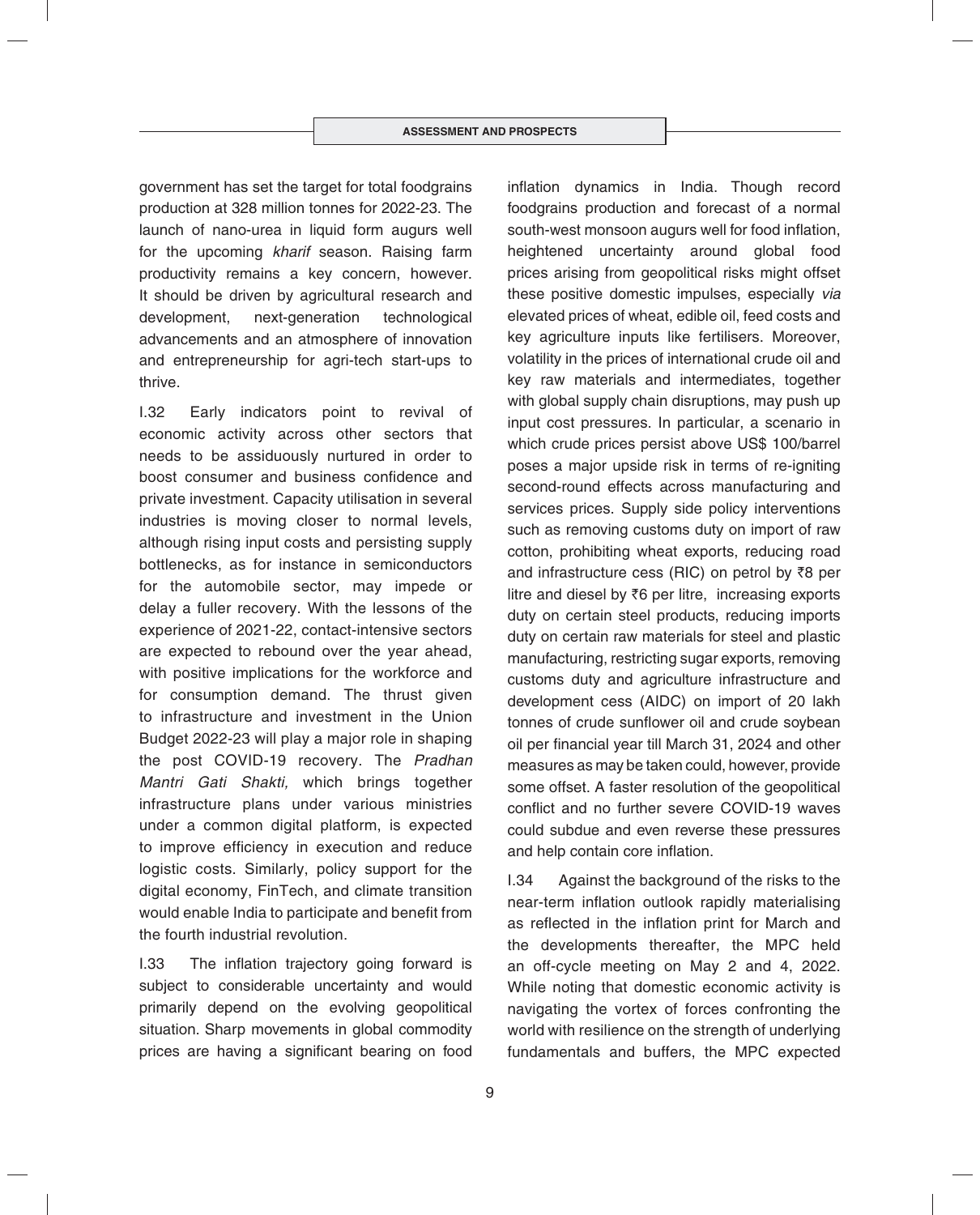inflation to rule at elevated levels, warranting resolute and calibrated steps to anchor inflation expectations and contain second round effects. Accordingly, the MPC decided to increase the policy repo rate by 40 basis points to 4.40 per cent. Concomitantly, the standing deposit facility (SDF) rate and the marginal standing facility (MSF) rate stood adjusted at 4.15 per cent and 4.65 per cent, respectively. Furthermore, in keeping with the stance of withdrawal of accommodation and in line with the earlier announcement of gradual withdrawal of liquidity over a multi-year time frame, the Reserve Bank decided to increase the cash reserve ratio (CRR) by 50 bps to 4.50 per cent, effective the fortnight beginning May 21, 2022, which would withdraw liquidity to the tune of  $\bar{z}87,000$  crore from the banking system. The Reserve Bank will continue to follow a nuanced and nimble footed approach to liquidity management while maintaining adequate liquidity in the system to meet the credit needs of the productive sectors of the economy. The introduction of the SDF in April 2022 as an uncollateralised facility at 25 basis points below the repo rate to provide a new floor for the liquidity adjustment facility (LAF), and two-way operations of absorbing liquidity through VRRR auctions of varying maturities and variable rate repo (VRR) auctions to meet transient liquidity shortages, will help to ensure this objective in a non-disruptive manner.

I.35 In 2022-23 (BE), the central government has sought to prioritise capital spending while maintaining fiscal prudence. A reduction in GFD-GDP ratio by 0.3 percentage points is envisaged in line with the target of achieving a GFD-GDP ratio below 4.5 per cent by 2025-26. Fiscal consolidation is sought to be achieved by reining in revenue spending even as capital expenditure is budgeted to increase to 2.9 per cent of GDP as against a decadal average of 1.8 per cent of GDP. The ratio of revenue expenditure to capital outlay is set to improve for the second consecutive year to 5.2 in 2022-23 (BE), distinctly lower than the average of 7.8 during 2010-11 to 2019-20. The strategy of building in of buffers at various levels and a realistic disinvestment target of  $\bar{\tau}$ 65,000 crore (close to the average realisation in the past 5 years) provides headroom to deal with future shocks. Transparency in accounting practices imparts credibility to the fiscal arithmetic. States' capex is expected to receive a strong push in 2022-23 on account of enhanced allocation under the 'Scheme for Financial Assistance to States for Capital Investment' from ₹15,000 crore in 2021-22 (RE) to ₹1 lakh crore in 2022-23 (BE).

I.36 If geopolitical tensions ease, ongoing global supply disruptions could dissipate and enable world trade to regain momentum. This could enhance India's growing agricultural exports. Efforts are also being made to boost India's defence exports. The recently announced Green Hydrogen/Green Ammonia Policy would secure India's energy security in an environmentally sustainable way and cut down dependence on fossil-based imports.

I.37 India's Comprehensive Economic Partnership Agreement (CEPA) with the United Arab Emirates (UAE) could boost prospects of trade with Africa and Asia. Furthermore, the signing of the India-Australia Economic Cooperation and Trade Agreement (ECTA) will open up preferential access to Australian markets for India. Trade agreements with various other nations/blocks like the UK, Canada, and Gulf Cooperation Council (GCC) are in the making and will likely galvanise India's export market diversification strategy. The Foreign Trade Policy (FTP) 2021-26 is expected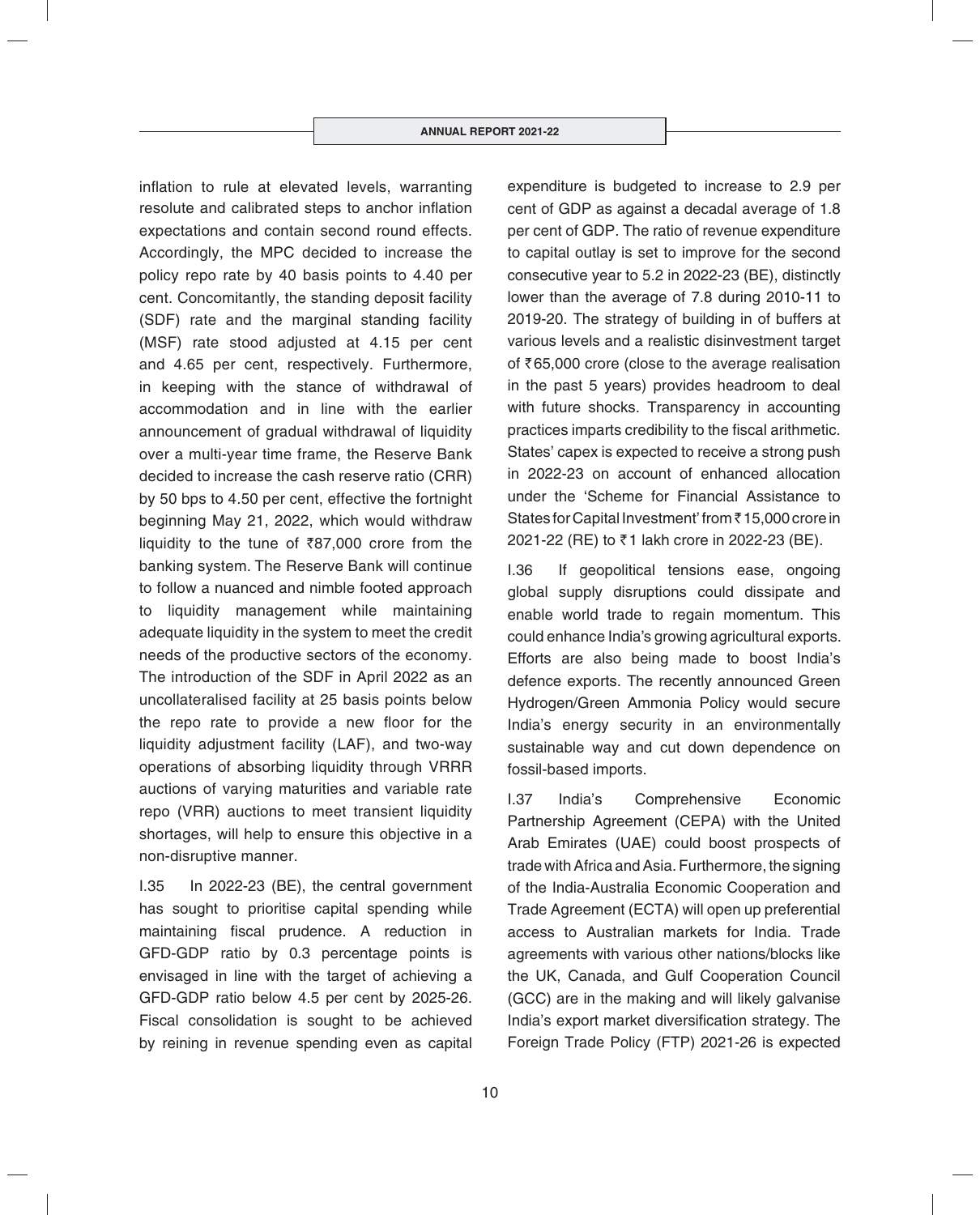to provide a medium-term path for achieving merchandise exports of US\$ 1 trillion by 2030. States, on their part, are focusing on creating the enabling infrastructure, e-market strategies and export-oriented policies to complement the Government of India's initiatives such as 'One District One Product'. The PLI scheme for sectors such as electronics, pharmaceuticals, textiles, steel, and automotives are expected to enhance India's global value chain (GVC) participation and reduce import dependency in critical sectors. Furthermore, the rationalisation of customs duties aims to empower *AatmaNirbhar Bharat* goals through increasing value-added manufacturing, which will further strengthen India's GVC participation.

I.38 At the same time, longer-than-expected supply chain bottlenecks, elevated freight rates and the upsurge in global inflation amidst escalating geopolitical tensions pose significant risks. Although direct trade and finance exposures in the context of the ongoing conflict are limited, elevated crude oil prices can widen the current account deficit while foreign portfolio investors may remain risk averse towards EMEs, including India. Nevertheless, robust reserve buffers, a strong FDI pipeline and proactive policy measures towards supporting merchandise exports and participation in GVCs should help the economy withstand adverse global spillovers.

I.39 The banking sector has witnessed improved financial parameters despite the COVID-19 pandemic. There is, however, a need to be watchful of the credit behaviour of the restructured advances and possibility of increased slippages arising from sectors that were relatively more exposed to the pandemic. With the unwinding of support measures, some of the restructured accounts might face solvency concerns, with the impact on banks' balance

sheets becoming clearer in the upcoming quarters. Prudence warrants proactive recognition of any non-viable accounts to activate timely resolution. Going forward, as the economy recovers and credit demand rises, banks will need to focus on supporting credit growth while being vigilant of the evolving risks. Care needs to be taken to ensure that fresh slippages are arrested, and banks' balance sheets are strengthened to avoid future build-up of stress.

I.40 The setting up of the National Asset Reconstruction Company Ltd. (NARCL) is a step forward for resolution of large value legacy stressed assets and is likely to serve as a time-efficient mechanism for reviving investor interest in primary and secondary markets for stressed assets. Going forward, continued commitment, professionalism and transparency in operation will help in making the exercise cost- and time-effective. The setting up of the National Bank for Financing Infrastructure and Development (NABFID) is expected to shift the burden of long-term financing away from banks. The NABFID can also play an active role in the development of bond and derivatives markets that are necessary for infrastructure financing.

I.41 NBFCs and urban cooperative banks (UCBs) will have to be mindful of frailties, wherever they exist, in their balance sheets and ensure robust asset-liability management, apart from improving the quality of their credit portfolios. Considering the significant share of funding absorbed by NBFCs at the system level, continued attention to their financial health is warranted from the viewpoint of financial stability. In order to further strengthen the regulatory and supervisory framework, several measures are expected to be put in place for banks and NBFCs during 2022-23, as covered in Chapter VI of this Report.